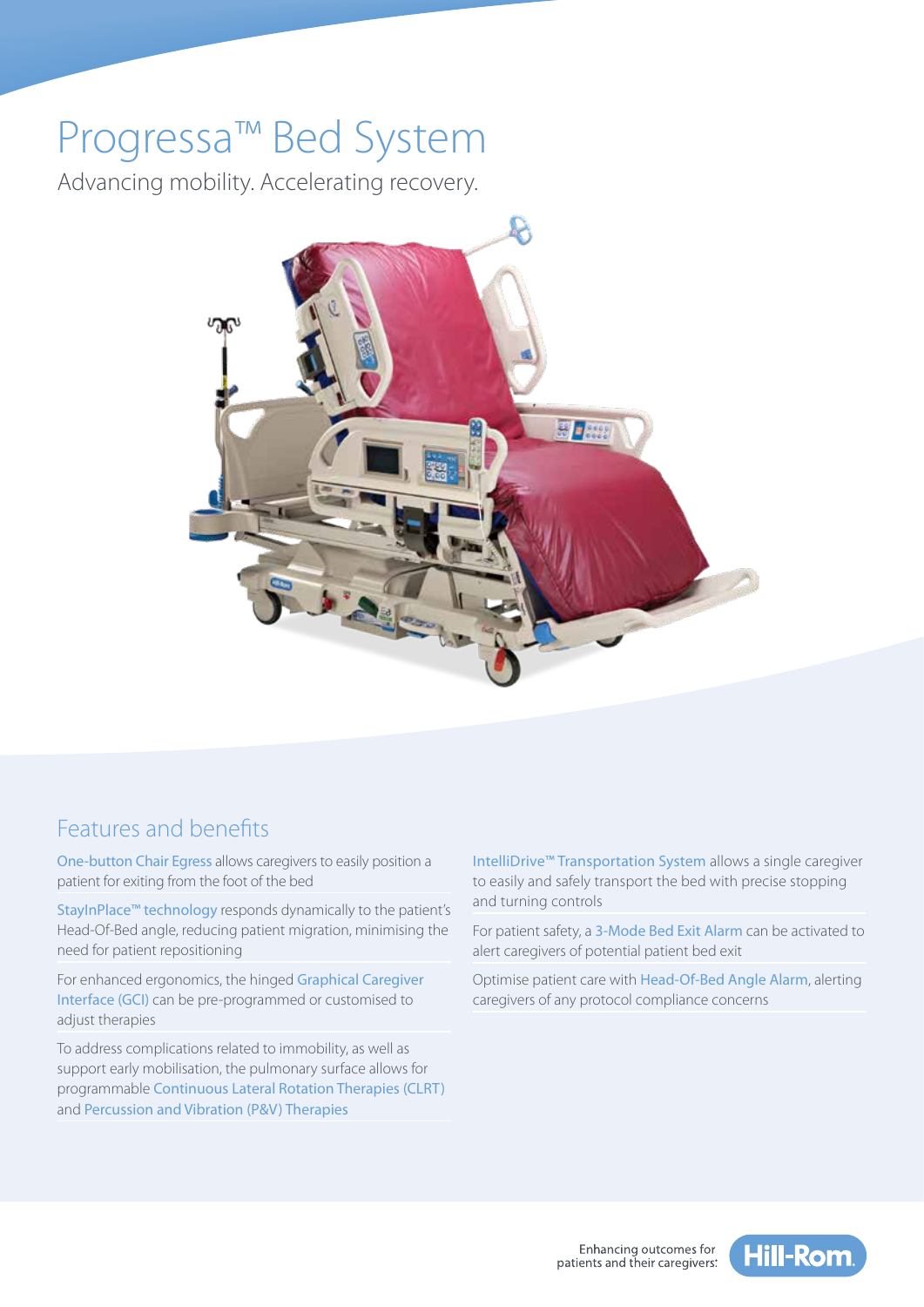# Progressa Bed System

### Technical Specifications

| <b>Total length</b><br>foot section extended<br>foot section retracted                  | 2489cm<br>223.5 cm            |
|-----------------------------------------------------------------------------------------|-------------------------------|
| Maximum width<br>side rails down<br>side rails up                                       | 102.9 cm<br>102.9 cm          |
| Maximum side rail height<br>above sleep deck                                            | 432 cm                        |
| <b>Highest position</b><br>top of seat section to floor                                 | 89 cm                         |
| Lowest position<br>top of seat section to floor                                         | 41.9 cm                       |
| Minimum underbed clearance                                                              | $10.9$ cm w/o<br>IntelliDrive |
| <b>Castor size</b>                                                                      | 15.2 cm                       |
| Head section inclination (maximum)<br>bed without Chair Egress<br>bed with Chair Egress | $67^\circ$<br>$77^{\circ}$    |
|                                                                                         |                               |

| Thigh section inclination (maximum)                                                     | $30^\circ$         |
|-----------------------------------------------------------------------------------------|--------------------|
| Foot section inclination (maximum)<br>bed without Chair Egress<br>bed with Chair Egress | $45^\circ$<br>75°  |
| Trendelenburg position (maximum)                                                        | $13^{\circ}$       |
| Reverse Trendelenburg<br>position (maximum)                                             | $18^\circ$         |
| Safe Working Load                                                                       | 295 kg             |
| Recommended therapeutic<br>patient weight                                               | 32 to 227 kg       |
| <b>C-Arm compatibility</b>                                                              | yes                |
| <b>Protection class</b>                                                                 | IPX4               |
| Radiolucent back rest                                                                   | 45 x 58.05 cm      |
| Scale                                                                                   | OIML Class 3 Scale |

## Available Configurations:



**+** Dining Chair® **+** Prevention



**+** Chair Egress **+** Prevention



**+** Chair Egress **+** Prevention

**+** StayInPlace



**+** Dining Chair **+** Pulmonary (No P&V)



**+** Chair Egress **+** Pulmonary



**+** Chair Egress **+** Therapy

**+** Chair Egress **+** Pulmonary **+** StayInPlace

with StayInPlace<sup>1</sup>

**Progressa**<sup></sup>



 $0 - 00$ 

**+** Chair Egress **+** Therapy

**+** StayInPlace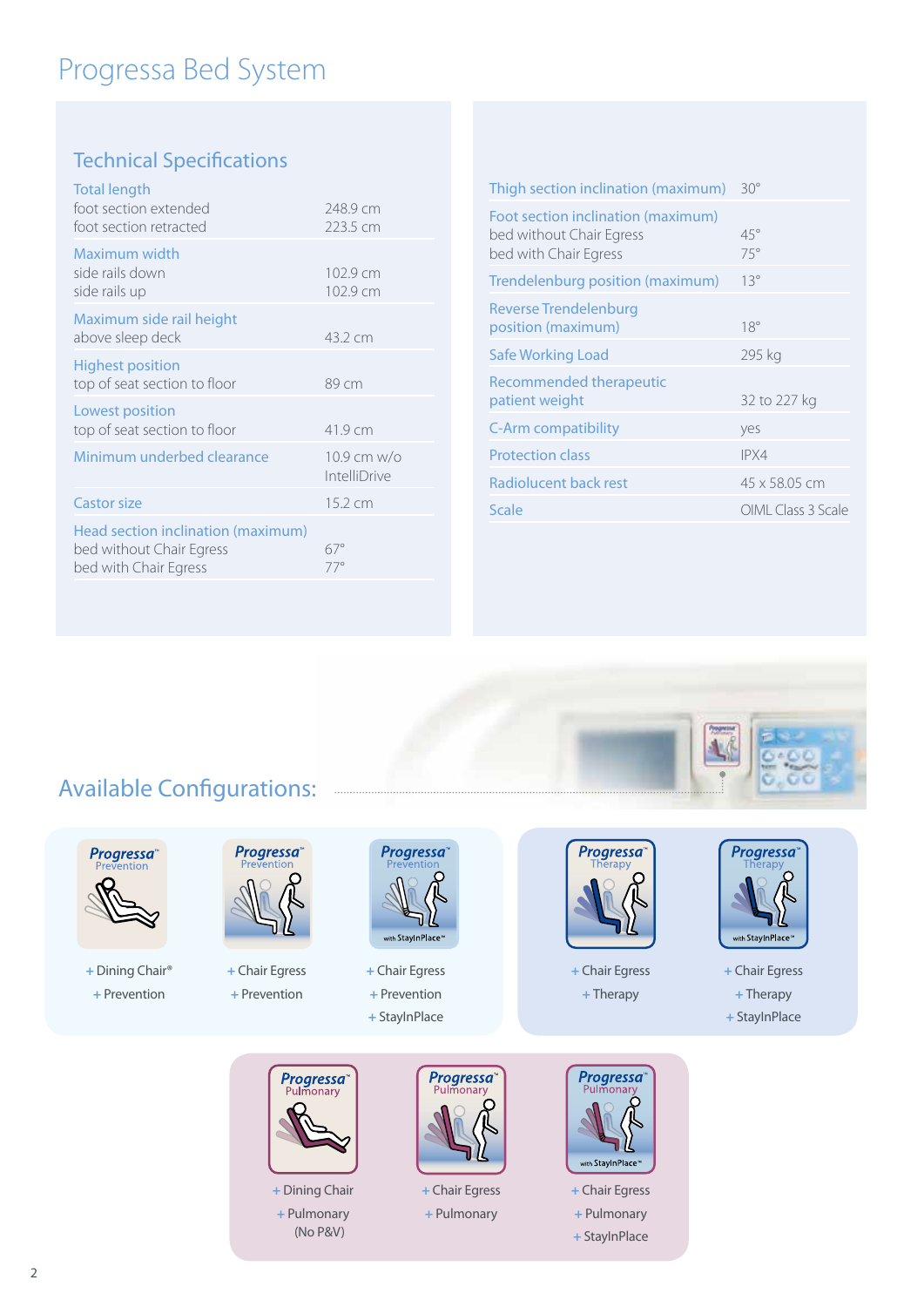# Progressa Surfaces



#### **Progressa Prevention Surface** (Non-powered Air)

- Helps prevent and manage skin breakdown
- Delivers consistent pressure redistribution therapy
- Viscoelastic foam cover increases comfort and envelopment for lower interface pressure

| Mattress Dimensions |           |                  | Weight |
|---------------------|-----------|------------------|--------|
| Width               | Length    | <b>Thickness</b> |        |
| 889cm               | 213.36 cm | 18.1 cm          | 14 kg  |



#### **Progressa Therapy Surface** (Powered Air)

- Helps prevent pressure ulcers
- Weight-based pressure redistribution
- Advanced Microclimate™ technology removes excess heat and moisture
- Integrated x-ray cassette facilitates in-bed x-ray procedures

| <b>Mattress Dimensions</b> |           |                     | Weight  |
|----------------------------|-----------|---------------------|---------|
| Width                      | Length    | <b>Thickness</b>    |         |
| 90.17 cm                   | 213.36 cm | $2032 \, \text{cm}$ | 20.4 kg |



#### **Progressa Pulmonary Surface** (Powered Air)

- Helps prevent ventilator associated complications
- Synchronises with frame when CLRT\* or P&V\*\* therapy function is activated
- Weight-based pressure redistribution
- Advanced Microclimate technology eliminates excess heat and moisture

| <b>Mattress Dimensions</b> |           |                  | Weight  |
|----------------------------|-----------|------------------|---------|
| Width                      | Length    | <b>Thickness</b> |         |
| 90.17 cm                   | 213.36 cm | 20.32 cm         | 21.8 kg |

\* Continuous Lateral Rotation Therapy \*\* Percussion and Vibration